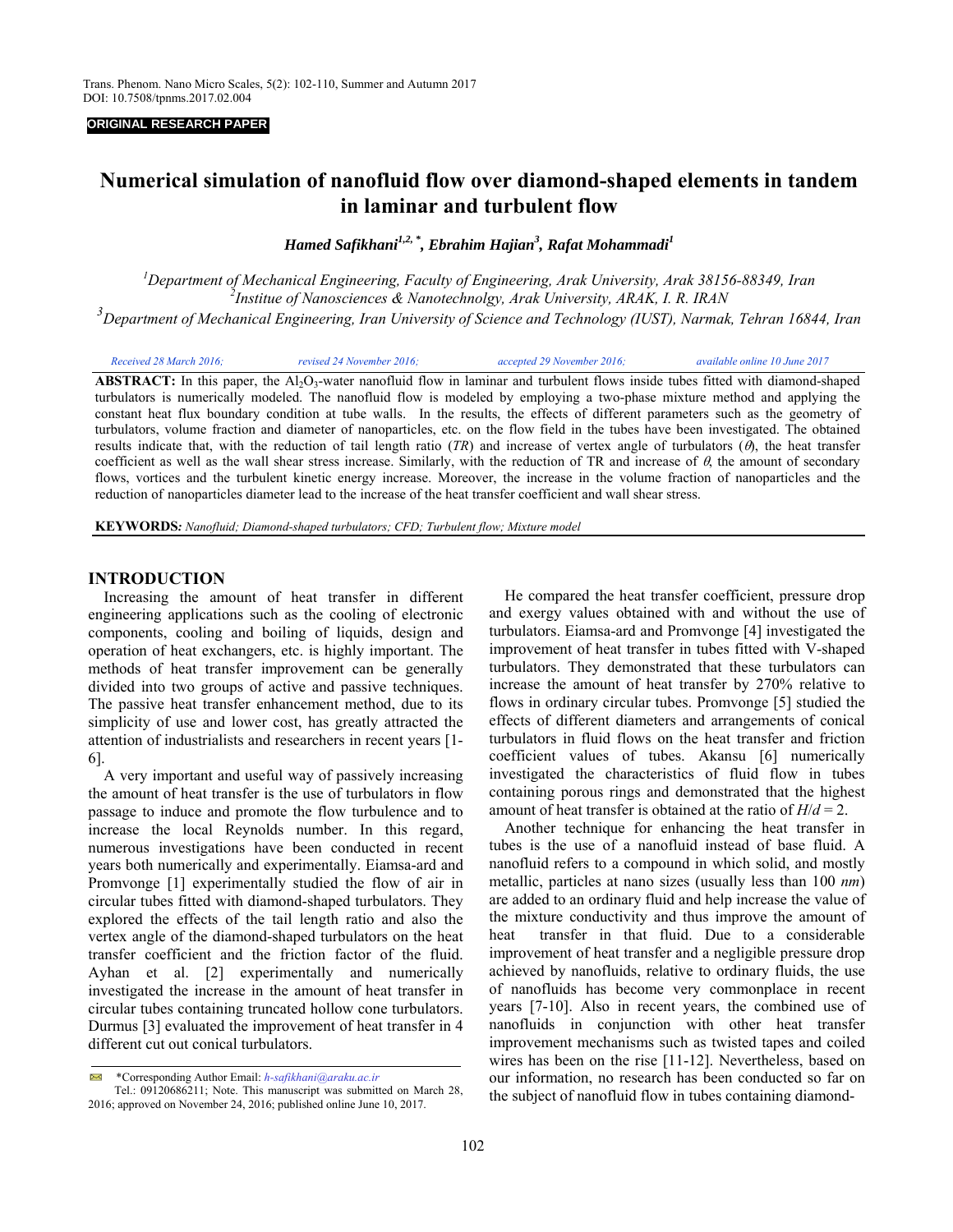#### **Nom enclature**

|                |                                                              |                   | <b>Greek Symbols</b>                                 |
|----------------|--------------------------------------------------------------|-------------------|------------------------------------------------------|
| a              | Acceleration (m $s^2$ )                                      | β                 | Volumetric expansion coefficient $(K^{-1})$          |
| $C_p$          | Specific heat $(J kg^{-1} K^{-1})$                           | δ                 | Distance between particles (m)                       |
| $\mathcal{C}$  | Constant in Eq. (14)                                         | Φ                 | Nanoparticles volume fraction                        |
| $d_{p}$        | Diameter of nanoparticles (m)                                | $\theta$          | Semi vertex angle of turbulators                     |
| g              | Gravitational acceleration $(m s-2)$                         | $\lambda_{\rm f}$ | Mean free path of water molecular (m)                |
| h              | Local heat transfer coefficient $(W/m2K)$                    | μ                 | Dynamic viscosity (N s $m2$ )                        |
| $\mathbf k$    | Thermal conductivity (W m <sup>-1</sup> K <sup>-1</sup> )    | $\mathbf{v}$      | Kinematic viscosity $(m^2 s^{-1})$                   |
| $k_B$          | Boltzmann constant $(=1.3807 \times 10-23 \text{ J K}^{-1})$ |                   | <b>Subscripts</b>                                    |
| L              | Length of tubes $(m)$                                        | BF                | Base fluid                                           |
| L <sub>h</sub> | Head length of turbulator (m)                                | dr                | Drift                                                |
| $L_t$          | Tain length of turbulator (m)                                | f                 | Fluid                                                |
| Pr             | Prandtl number $(=\alpha_m/v_m)$                             |                   | Inlet conditions                                     |
| q              | Heat flux $(W m^{-2})$                                       | k                 | Indices                                              |
| Re             | Reynolds number $(=\text{VD}_{h}/v_{m})$                     | m                 | Mixture                                              |
| T              | Temperature $(K)$                                            | p                 | Nanoparticle phase                                   |
| TR             | Tail length ratio $(=l_t/l_h)$                               | W                 | Wall                                                 |
| V              | Velocity $(m s-1)$                                           | $\alpha$          | Thermal diffusivity $(=\mathbf{k}/\rho\mathbf{c}_p)$ |

mechanisms, namely, the use of nanofluids and also diamond-shaped turbulators in laminar and turbulent flows have been numerically investigated. shaped turbulators. In this paper, the effects of simultaneously applying two heat transfer enhancement

# **MATHEMATICAL MODELING**

## G Geometry

circular tubes fitted with diamond-shaped turbulators. Figure 1 shows the schematic of these tubes. The effects of different geometrical parameters such as  $TR$  and  $\theta$  on the behavior of nanofluid flow will be investigated in this paper. The results will be obtained and displayed for 3 different *TR* and 3 different *θ* values. The geometries evaluated in this paper include different



Fig.1. Detailed definition of diamond-shaped turbulators in tube

## Governing equations

flow is performed using mixture model which is a single fluid two phase approach. This method investigates equilibrium over spatial length scales. In this method each phase has its own velocity field, and in a given control volume there is a certain fraction of base fluid and n nanoparticles. In the present study, numerical simulation of nanofluid

phase separately, it solves the continuity, momentum and energy equations for the mixture, and the volume fraction Instead of utilizing the governing equations of each equation for nanoparticles. The equations for the steady state conditions and turbulent mean flow are as follows:

Continuity:

$$
\nabla \cdot (\rho_m V_m) = 0 \tag{1}
$$

Momentum:

$$
\nabla \cdot (\rho_m V_m V_m) = -\nabla p_m + \nabla \cdot (\tau - \tau_t) +
$$
  

$$
\nabla \cdot (\sum_{k=1}^n \varphi_k \rho_k V_{dr,k} V_{dr,k}) + \rho_m g
$$
 (2)

Energy:

$$
\nabla \cdot (\sum_{k=1}^{n} \rho_k C_{pk} \varphi_k V_k T) = \nabla \cdot (k_m \nabla T - \rho_m \overline{V} \overline{V})
$$
\n
$$
\rho_m C_{pm} \overline{V} \overline{V}
$$
\n(3)

Volume fraction:

$$
\nabla.(\phi_P \rho_P V_m) = -\nabla.(\phi_P \rho_P V_{dr,P})
$$
\n(4)

Where  $V_m$  is the mass average velocity:

$$
V_m = \frac{\sum_{k=1}^n \phi_k \rho_k V_k}{\rho_m} \tag{5}
$$

In Equation 2,  $V_{dr,k}$  is the drift velocity for nanoparticles: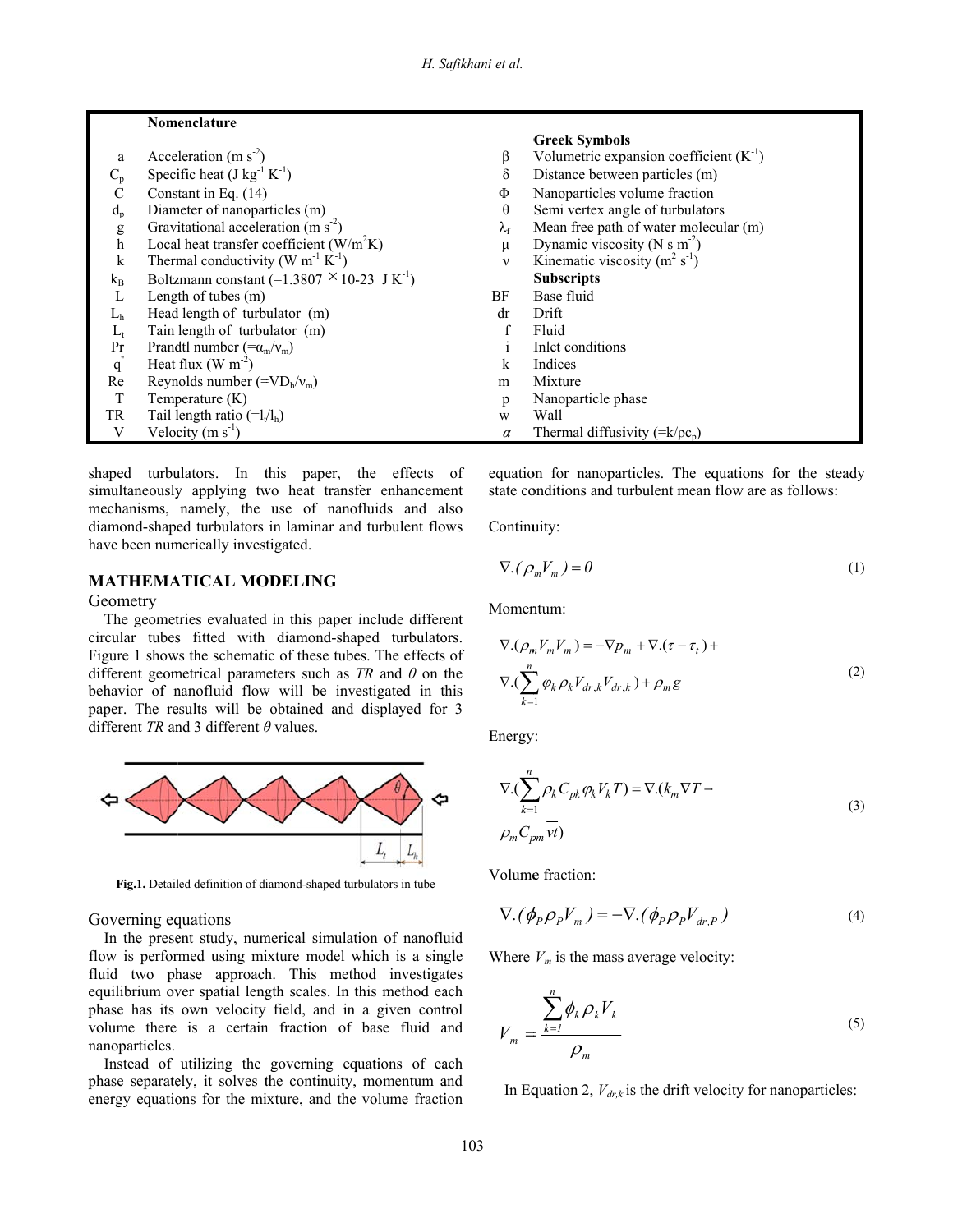$$
V_{dr,k} = V_k - V_m \tag{6}
$$

 The slip velocity (relative velocity) is calculated as the velocity of nanoparticles relative to the velocity of base fluid:

$$
V_{pf} = V_p - V_f \tag{7}
$$

 The relation between drift velocity and relative velocity is as follows:

$$
V_{dr,p} = V_{pf} - \sum_{k=1}^{n} \frac{\phi_k \rho_k}{\rho_m} V_{fk}
$$
 (8)

 The relative velocity and drag function are calculated using Manninen et al. [13] and Schiller and Naumann [14] relations respectively, as follows:

$$
V_{pf} = \frac{\rho_p d_P^2}{18 \mu_f f_{drag}} \frac{(\rho_p - \rho_m)}{\rho_p} a \tag{9}
$$

$$
f_{drag} = \begin{cases} 1 + 0.15 \text{ Re}_P^{0.687} & \text{for} \quad \text{Re}_P \le 1000 \\ 0.0183 \text{ Re}_P & \text{for} \quad \text{Re}_P > 1000 \end{cases}
$$
(10)

The acceleration (a) in Eq.  $(9)$  is

$$
a = g - (V_m . \nabla) V_m \tag{11}
$$

The shear stress relation is given by:

$$
\tau = \mu_m \nabla V_m \tag{12}
$$

$$
\tau_t = \sum_{k=1}^n \rho_k \phi_k \, v_k \, \overline{v_k v_k} \tag{13}
$$

Turbulence modeling

 In this paper, as suggested by Namburu et al. [15], the *k-* $\varepsilon$  model, proposed by Launder and Spalding [16], is investigated. This model introduces two new equations, one for the turbulent kinetic energy (*k*) and the other for turbulent dissipation rate  $(\varepsilon)$ . The two equations are given by:

$$
\nabla \cdot (\rho_m V_m k) = \nabla \cdot \left[ (\mu_m + \frac{\mu_m}{\sigma_k}) \nabla k \right] + G_m - \rho_m \varepsilon \tag{14}
$$

$$
\nabla \cdot (\rho_m V_m \varepsilon) = \nabla \cdot \left[ (\mu_m + \frac{\mu_{lm}}{\sigma_{\varepsilon}}) \nabla \varepsilon \right] + \frac{\varepsilon}{k}
$$
\n
$$
(C_1 G_m - C_2 \rho_m \varepsilon) \tag{15}
$$

Where

$$
\mu_{tm} = \rho_m C_\mu \frac{k^2}{\varepsilon} \tag{16}
$$

$$
G_m = \mu_{tm} (\nabla V_m + (\nabla V_m)^T)
$$
 (17)

With C<sub>1</sub>=1.44, C<sub>2</sub>=1.92, C<sub>u</sub>=0.09,  $\sigma_{K}$ =1,  $\sigma_{E}$ =1.

Nanofluid mixture properties

In this paper the properties of  $Al_2O_3$ -water nanofluid are calculated using the following expressions:

Density [17] :

$$
\rho_m = \phi \rho_p + (1 - \phi) \rho_f \tag{18}
$$

Specific heat capacity [18]:

$$
(\rho C_p)_{m} = \phi(\rho C_p)_{p} + (1 - \phi)(\rho C_p)_{f} \tag{19}
$$

Dynamic viscosity [19] :

$$
\mu_m = \mu_f + \frac{\rho_p V_B d_p^2}{72 C \delta} \tag{20}
$$

Where  $V_B$  and  $\delta$  are the Brownian motion of nanoparticles and the distance between nanoparticles respectively and are calculated based on:

$$
V_B = \frac{1}{d_p} \sqrt{\frac{18k_B T}{\pi \rho_p d_p}}
$$
(21)

$$
\delta = \sqrt[3]{\frac{\pi}{6\phi}} d_p \tag{22}
$$

*C* in Equation 14 is defined as:

$$
C = \frac{(C_{1}d_{p} + C_{2})\phi + (C_{3}d_{p} + C_{4})}{\mu_{f}}
$$
\n(23)

Where  $C_1$ ,  $C_2$ ,  $C_3$  and  $C_4$  are given as:

$$
C_1 = -0.000001133, C_2 = -0.000002771
$$
  
\n
$$
C_3 = 0.00000009, C_4 = -0.000000393
$$
 (24)

Thermal conductivity [20]: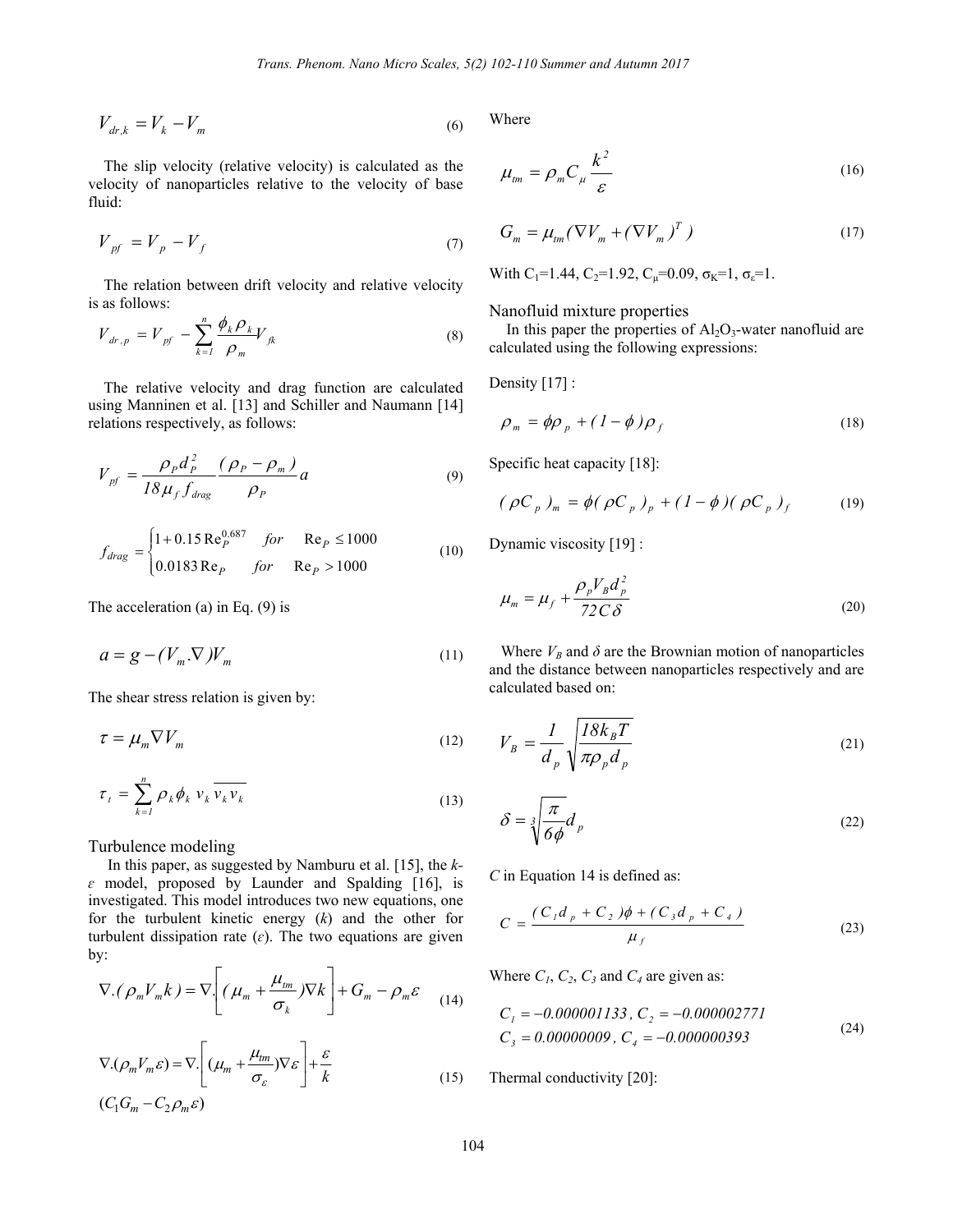$$
\frac{k_m}{k_f} = 1 + 64.7 \varphi^{0.7460} \left(\frac{d_f}{d_p}\right)^{0.3690} \left(\frac{k_p}{k_f}\right)^{0.7476}
$$
\n
$$
Pr_f^{0.9955} Re_f^{1.2321}
$$
\n(25)

Where  $Re_f$  and  $Pr_f$  can be expressed as:

$$
Re_f = \frac{\rho k_B T}{3\pi \eta^2 \lambda_f} \tag{26}
$$

$$
Pr_f = \frac{\eta}{\rho_f \alpha_f} \tag{27}
$$

 $(\lambda_f = 0.17 \text{ nm})$ ,  $k_B$  is Boltzmann constant  $(k_B = 1.3807 \times 10^{-23}$  $J/K$ ) and  $\eta$  can be defined by the following equation: Where  $\lambda_f$  is the MFP (mean free path) of water molecular

$$
\eta = A.10^{\overline{T-C}}, A = 2.414 \times 10^{-5},
$$
  
\n
$$
B = 247.8, C = 140
$$
\n(28)

Thermal expansion coefficient  $[21]$ :

$$
\beta_m = \left[ \frac{1}{1 + \frac{(1 - \phi)\rho_f}{\phi \rho_p}} \frac{\beta_p}{\beta_f} + \frac{1}{1 + \frac{\phi}{1 - \phi}} \frac{\rho_p}{\rho_f} \right] \beta_f
$$
(29)

Boundary conditions

tubes fitted with diamond-shaped turbulators, the problem is solved as an axisymmetric problem. The tube's central line is modeled as the axis and the tube walls are modeled with constant heat flux boundary condition. To numerically model the nanofluid flow in circular

temperature and the volume fraction of nanoparticles are condition is applied. At the inlets of tubes, the input flow velocity, specified and at the outlets, the constant pressure boundary

## N Numerical m methods

volume method. A second order upwind method is used for the convective and diffusive terms and the SIMPLE algorithm is employed to solve the coupling between the velocity and pressure fields. To make sure that the obtained results are independent of the size and the number of generated grids, several grids with different sizes along different directions has been tested for each tube; and it has been attempted to consider for each tube the best grid, with the highest accuracy and the lowest computation cost. The examined tubes contain between 2 and 3 million elements. The numerical simulation is performed using the finite Figure 2 shows a sample of grid generation for a tube containing diamond-shaped turbulators.



Validations

To attain the confidence about the simulations, it is necessary to compare the results with the available related data. Figures 3 and 4 compare the local heat transfer  $coefficient(h)$  in laminar and turbulent flows respectively in a plain tube of present study with the available data of Kim et al.  $[22]$  and Ebrahimnia et al.  $[23]$  (laminar flow) and Bianco et al.  $[24]$  (turbulent flow). As is evident from these figures, the present simulations agree well with the availab le data.



Fig.3. Comparison of local heat transfer coefficient of the present numerical simulation with the available data for laminar flow in a plain



Fig. 4. Comparison of local heat transfer coefficient of the present numerical simulation with the available data for turbulent flow in a plain tube,  $Re = 20000 \cdot q'' = 500 \frac{kw}{m^2}$ ,  $d_p = 38 \text{ nm}$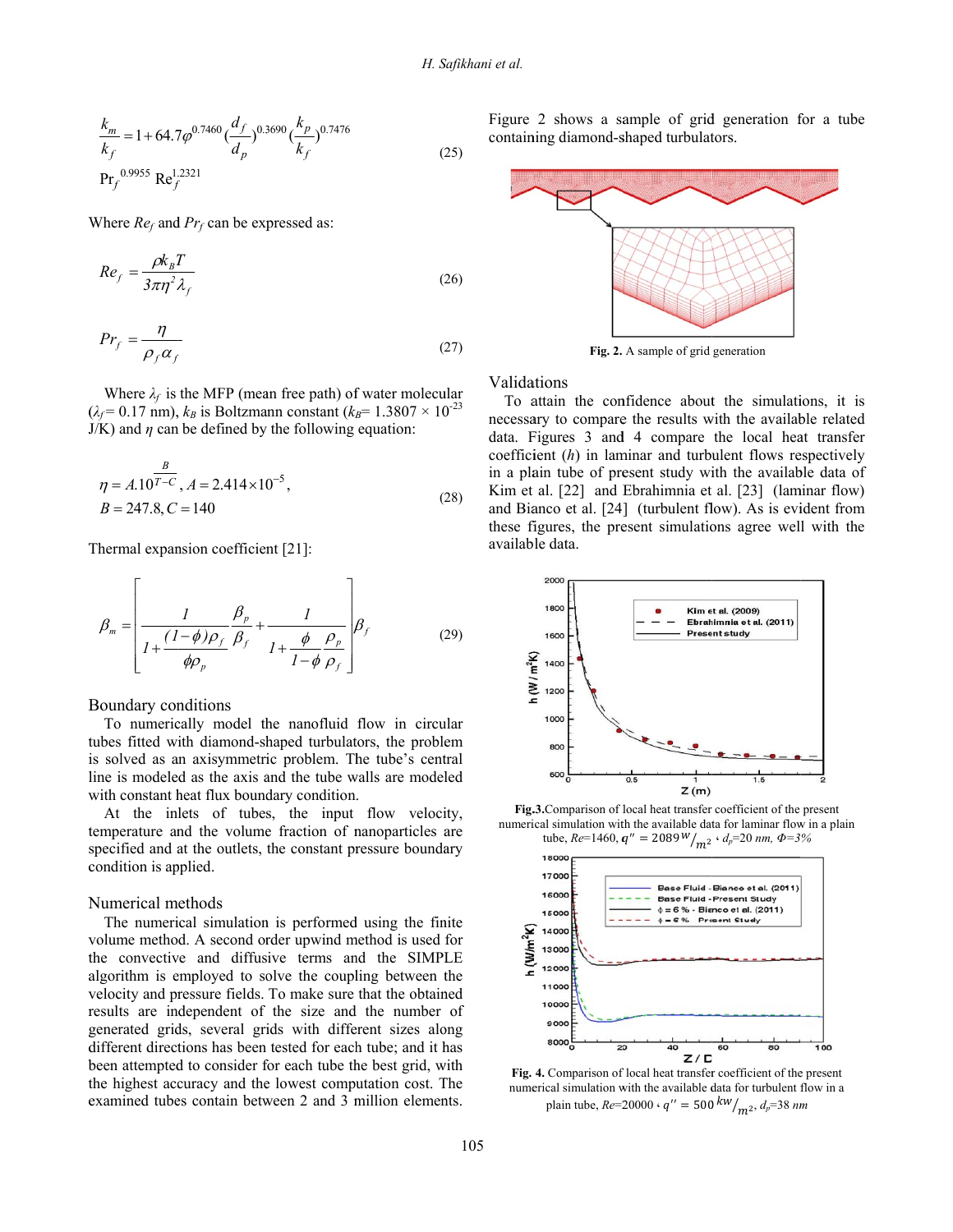# **RESULTS**

In this paper, the  $Al_2O_3$ -water nanofluid flow in laminar and turbulent flows inside tubes fitted with diamond-shaped turbulators is numerically modeled. In this section, the effects of different geometrical and non-geometrical parameters on the nanofluid flow will be explored for laminar and turbulent flows in tubes. In all of the investigations, the Reynolds numbers for the laminar and turbulent flows are 1000 and 10000, respectively. Moreover in all of the investigations related to turbulent flows, parameter  $y^+$  is controlled and it has appropriate values.

#### Effect of turbulator geometry

In this paper, the effects of two geometrical parameters of turbulators (TR and  $\theta$ ) on nanofluid flow field have been evaluated. Since in the flow within tubes, in addition to the amount of heat transfer, the amount of nanofluid pressure drop and thus the amount of shear stress at tube walls is also important, the latter parameter has also been investigated. Since by placing the turbulators in the way of fluid flow the shear stress of walls undergoes severe fluctuations, these shear stresses cannot be considered locally in a figure so their average values is presented in a table format. Figure 5 shows the effect of  $TR$  variations on the local heat transfer coefficient.



Fig. 5. Effects of tail length ratio on local heat transfer coefficient,  $\theta = 30^{\circ}$ ,  $q'' = 4000 \frac{W}{m^2}$ ,  $d_p = 40 \text{ nm}$ ,  $\Phi = 1.5\%$ , (a) laminar  $Re = 1000$  (b) turbulent  $Re=10000$ 

Also, the impact of this parameter on the shear stress of tube walls has been presented in Table 1.

| Table 1                                                          |          |             |           |                       |           |  |  |  |
|------------------------------------------------------------------|----------|-------------|-----------|-----------------------|-----------|--|--|--|
| Effect of different parameters on the average wall shear stress. |          |             |           |                       |           |  |  |  |
| <b>Effect of</b>                                                 | Value    | $\tau$ (pa) |           | Changes in $\tau$ (%) |           |  |  |  |
| Variable                                                         |          | Laminar     | Turbulent | Laminar               | Turbulent |  |  |  |
| TR                                                               | 1        | 0.047       | 1.23      | 0.00                  | 0.00      |  |  |  |
|                                                                  | 1.5      | 0.041       | 1.15      | $-12.76$              | $-6.50$   |  |  |  |
|                                                                  | 2        | 0.033       | 0.98      | $-29.78$              | $-20.32$  |  |  |  |
| $\theta$ (deg)                                                   | 15       | 0.031       | 0.87      | 0.00                  | 0.00      |  |  |  |
|                                                                  | 22.5     | 0.037       | 1.03      | 19.35                 | 18.39     |  |  |  |
|                                                                  | 30       | 0.041       | 1.15      | 32.25                 | 32.18     |  |  |  |
| $\Phi(\% )$                                                      | $\theta$ | 0.040       | 1.13      | 0.00                  | 0.00      |  |  |  |
|                                                                  | 1.5      | 0.041       | 1.15      | 2.50                  | 1.76      |  |  |  |
|                                                                  | 3        | 0.043       | 1.19      | 7.50                  | 5.30      |  |  |  |
| $d_p(nm)$                                                        | 20       | 0.41        | 1.14      | 0.00                  | 0.00      |  |  |  |
|                                                                  | 40       | 0.041       | 1.15      | 0.00                  | 0.87      |  |  |  |

According to Figure 5, the heat transfer coefficient increases with the reduction of TR in both the laminar and turbulent flows. The saw tooth features in the local heat transfer coefficient diagram are due to the existence of diamond-shaped turbulators in the tube. Table 1 indicates that the reduction of  $TR$ , in addition to increasing the heat transfer coefficient, also increases the shear stress at the walls, which constitutes a disadvantage. As is observed, with the reduction of  $TR$  from 2 to 1, the wall shear stresses in laminar and turbulent flows increase by 29% and 20%. respectively. The contours of turbulent kinetic energy and the stream lines in turbulent flow have been illustrated in Figure 6 for different  $TR$  values. As is indicated in this figure, with the reduction of  $TR$ , the secondary flows and the vortices existing in flow and also the amount of turbulent kinetic energy increase. By simultaneously considering the results of these two figures, it can be concluded that the reduction of TR ultimately causes the heat transfer coefficient to increase by increasing the secondary flows, vortices and mixing of flow.



Similarly, the effect of  $\theta$  on the local heat transfer coefficient has been depicted in Figure 7. As is observed, by increasing the value of  $\theta$  in both laminar and turbulent flows, the heat transfer coefficient can be increased. According to Table 1, the increase of  $\theta$  also leads to the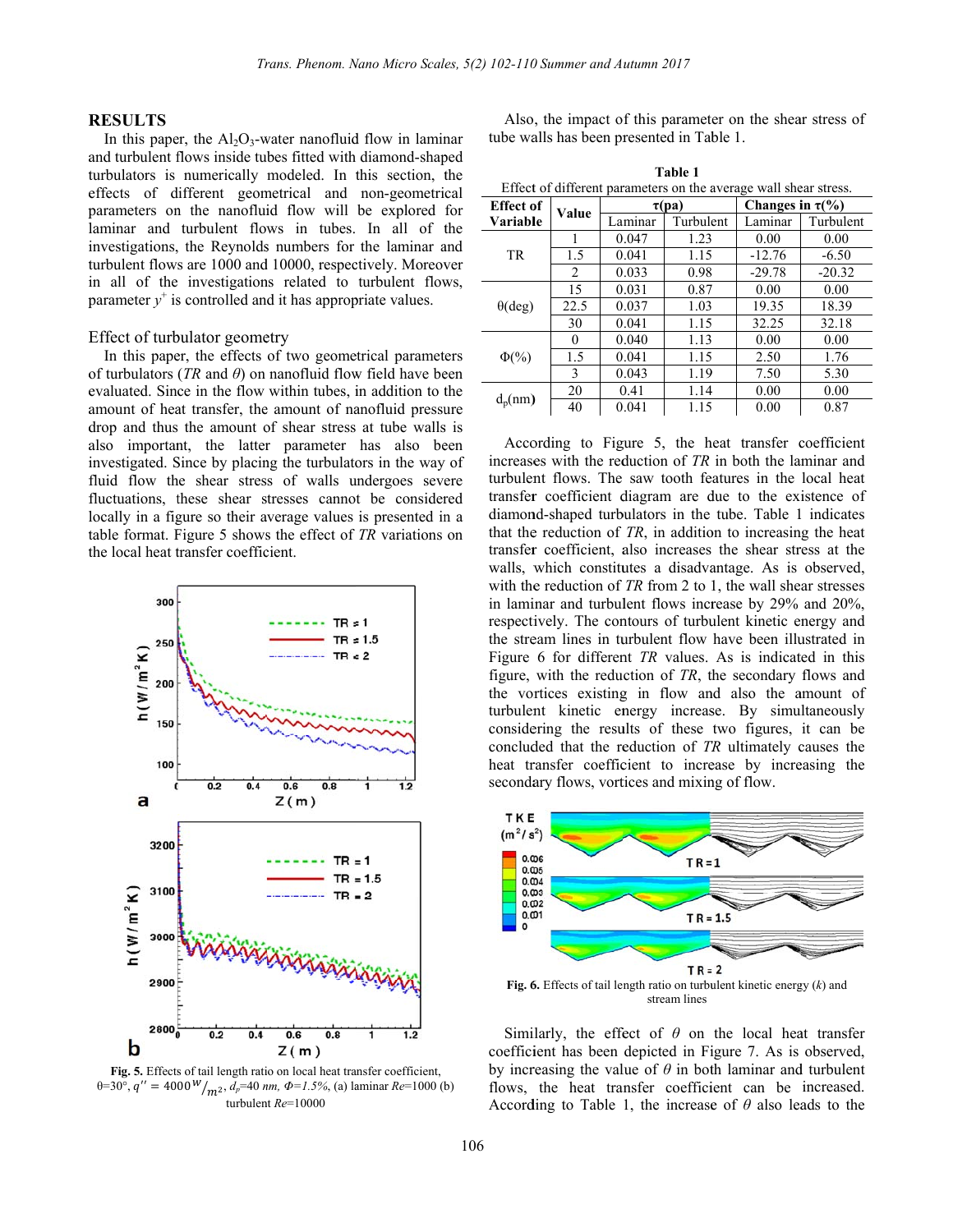increase of shear stress at the walls. With the increase of  $\theta$ from  $15^{\circ}$  to  $30^{\circ}$ , the amount of wall shear stress in both the laminar and turbulent flows increases by about 32%.



Fig. 7. Effects of vertex angle on local heat transfer coefficient, TR=1.5,  $q'' = 4000 \frac{W}{m^2}$ ,  $d_p = 40 \frac{nm}{m}$ ,  $\Phi = 1.5\%$ , (a) laminar  $Re = 1000$ (b) turbulent  $Re=10000$ 

lines in a turbulent flow are illustrated in Figure 8 for different θ values. The contours of turbulent kinetic energy and the stream

the amount of turbulent kinetic energy increase. Thus, it can be concluded that the increase of  $\theta$  ultimately causes the heat transfer coefficient to increase by increasing the existing secondary flows and vortices in flow. According to this figure, with the increase of  $\theta$ , the secondary flows and the vortices existing in flow and also



**Fig. 8.** Effects of vertex angle on turbulent kinetic energy  $(k)$  and strea am lines

# Effect of nanoparticle parameters

In this section, the effects of volume fraction and nanoparticle diameter on fluid flow in tubes fitted with diamon nd-shaped turb bulators are investigated. Figure 9 illustrates the effect of volume fraction (as it changes from 0-3%) on the local heat transfer coefficient in laminar as well as turbulent flows. As is observed, with the increase of volume fraction from  $0\%$  to  $3\%$ , the local heat transfer coefficient increases rather significantly. Also, the third column in Table 1 indicates that with this increase in the volume fraction of nanoparticles, the amount of wall shear stress in laminar and turbulent flows increases by about 7.5 and 5.3 3%, respectivel ly.



Fig. 9. Effects of nanoparticles volume fraction on local heat transfer Fig. 9. Effects of nanoparticles volume fraction on local heat transfer coefficient, TR=1.5,  $\theta=30^{\circ}$ ,  $q'' = 4000 \frac{W}{m^2} \cdot d_p = 40 \frac{m}{m}$ , (a) laminar *Re*=10 000 (b) turbulent *R Re*=10000

Figure 10 shows the effect of nanoparticle diameter (as it changes from 20-40 nm) on the local heat transfer coefficient in laminar as well as turbulent flows. As is observed, with the reduction of nanoparticle diameter from 100 to 20 *nm*, the local heat transfer coefficient increases rather c considerably.

Also, the fourth column in Table 1 indicates that with the change of nanoparticle diameter, the amount of wall shear stress increases very slightly (2.43% in laminar flows and 1.75% in turbulent flows).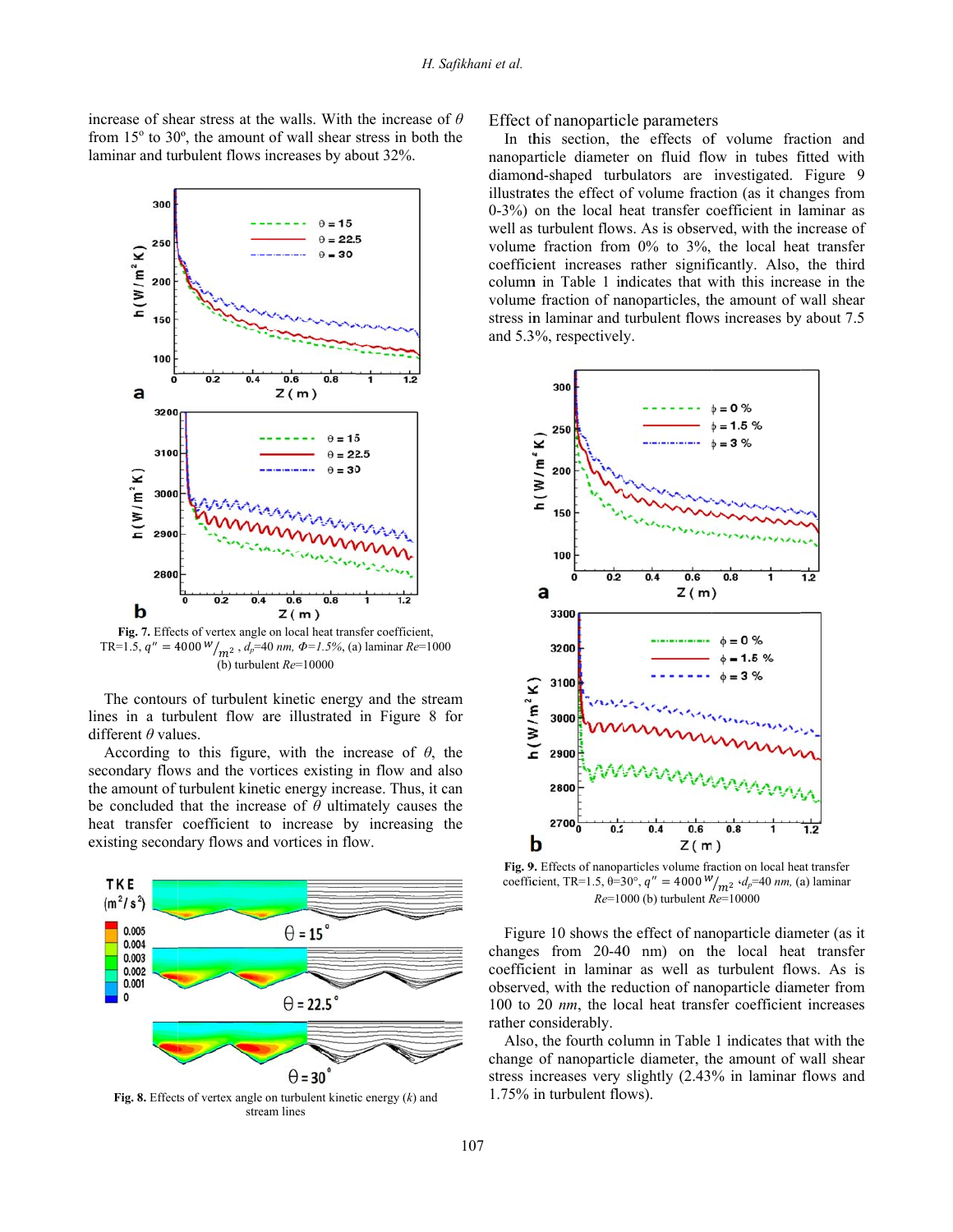

Fig. 10. Effects of nanoparticles diameter on local heat transfer rig. 10. Efficient, TR=1.5,  $\theta$ =30°,  $q''$  = 4000 $W_{m^2}$ ,  $\Phi$ =1.5%, (a) laminar  $Re=1000$  (b) turbulent  $Re=10000$ 

Variations of different parameters on diamond-shaped turbulators wall Knowing how the different parameters vary on a turbulator wall can be useful in thermally designing of turbulators. The amounts of local shear stress at the wall of turbulator in laminar as well as turbulent flows have been shown in Figure 11.



Fig. 11. Wall stress distribution across one diamond-shaped turbulators

According to this figure, the amounts of wall shear at the bulges (peaks) of the turbulators display severe changes, which cause this type of turbulators to have a considerable pressure loss. The details of the fluctuations of turbulent kinetic energy  $(k)$  and turbulent dissipation rate  $(\varepsilon)$  on turbulator wall have been shown in Figure 12. As is observed, the changes of both parameters are qualitatively similar and the maximum and minimum amounts of these parameters respectively appear at the peaks (bulges) and valleys (dents).



Fig. 12. Turbulent kinetic energy  $(k)$  and turbulent dissipation rate  $(\varepsilon)$ distributions across one diamond-shaped turbulators.

The changes of pressure over turbulator wall in laminar and turbulent flow regimes have been depicted in Figure 13. According to this figure, nanofluid has the least amount of pressure at the peaks.



Fig. 13. Pressure distribution across one diamond-shaped turbulators

## **CONCLUSION**

In this paper, the flow field of  $Al_2O_3$ -water nanofluid in laminar and turbulent flows inside tubes containing diamond-shaped turbulators was numerically modeled. The modeling of nanofluid was performed by employing the two-phase mixture method and applying the constant heat flux boundary condition at tube walls. The effects of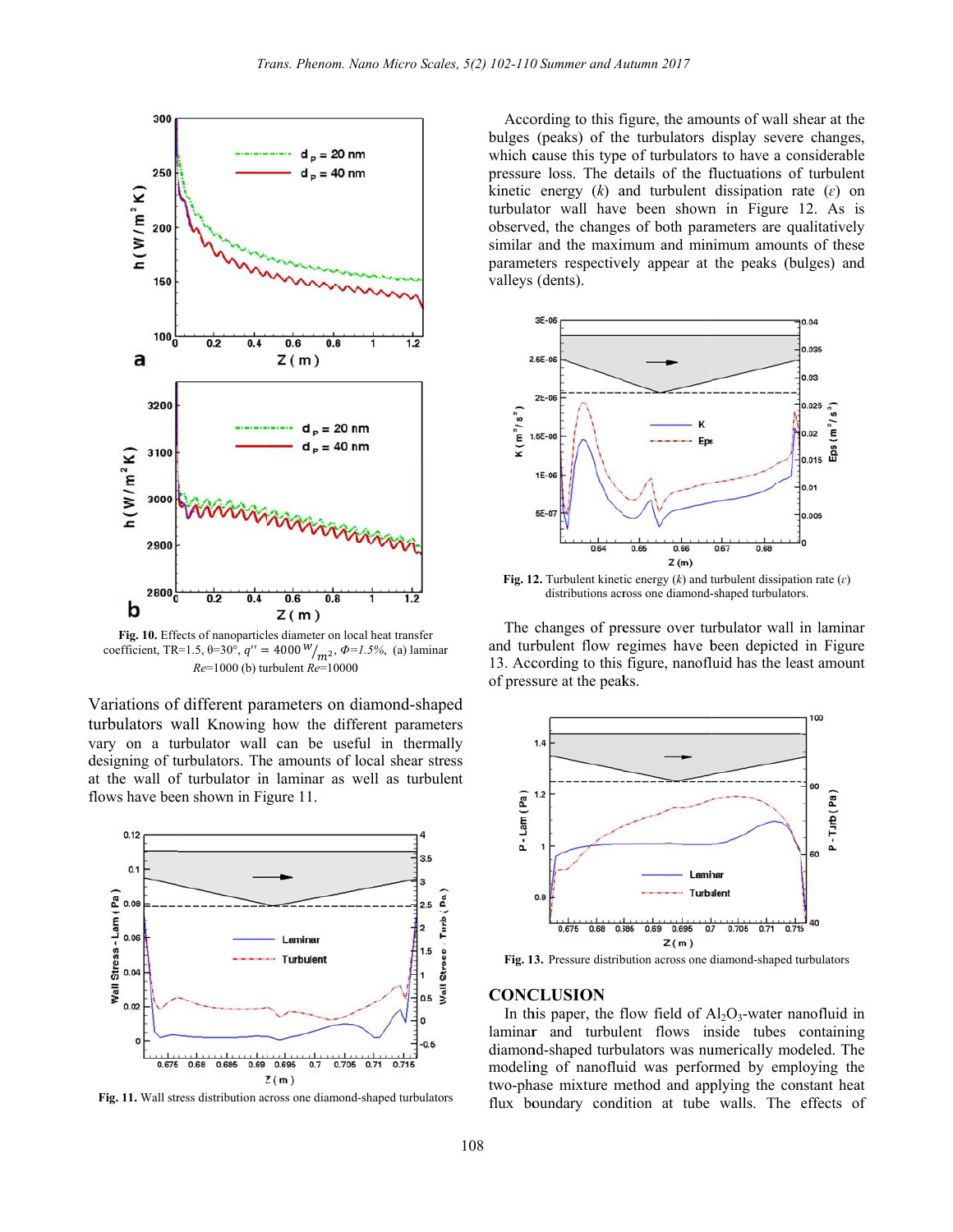different parameters such as the geometry of turbulators (TR and *θ*), volume fraction and diameter of nanoparticles, etc. on the flow field of nanofluid in the tubes were investigated. It was observed that, with the reduction of TR and increase of  $\theta$ , the amounts of heat transfer coefficient as well as the wall shear stress increase. Similarly, with the reduction of TR and increase of  $\theta$ , the number of secondary flows, vortices and turbulent kinetic energy in the flow increase. Also, the increase in the volume fraction of nanoparticles and the reduction of the nanoparticles diameter resulted in the increase of the heat transfer coefficient and wall shear stress. Moreover, the changes of shear stress,  $k$  and  $\varepsilon$  on turbulators were investigated and it was observed that the mentioned parameters have their highest values at the hills and their lowest values at the valleys of turbulators wall.

### **ACKNOWLEDGEMENTS**

The authors would like to acknowledge the Arak university fund for financial supporting of the project.

# **REFERENCES**

- [1] Eiamsa-ard S, Promvonge P. Thermal characterization of turbulent tube flows over diamond-shaped elements in tandem. International Journal of Thermal Sciences. 2010 Jun 30;49(6):1051-62.
- [2] Ayhan T, Azak Y, Demirtas C, Ayhan B. Numerical and experimental investigation of enhancement of turbulent flow heat transfer in tubes by means of truncated hollow cone inserts. InHeat Transfer Enhancement of Heat Exchangers 1999 (pp. 347- 356). Springer Netherlands.
- [3] Durmuş A. Heat transfer and exergy loss in cut out conical turbulators. Energy Conversion and Management. 2004 Mar 31;45(5):785-96.
- [4] Eiamsa-ard S, Promvonge P. Experimental investigation of heat transfer and friction characteristics in a circular tube fitted with V-nozzle turbulators. International Communications in Heat and Mass Transfer. 2006 May 31;33(5):591-600.
- [5] Promvonge P. Heat transfer behaviors in round tube with conical ring inserts. Energy Conversion and Management. 2008 Jan 31;49(1):8-15.
- [6] Akansu SO. Heat transfers and pressure drops for porous-ring turbulators in a circular pipe. Applied Energy. 2006 Mar 31;83(3):280-98.
- [7] Putra N, Thiesen P, Roetzel W. Temperature dependence of thermal conductivity enhancement for nanofluids. J Heat Transf. 2003;125:567-74.
- [8] Murshed SM,Leong KC, Yang C. A combined model for the effective thermal conductivity of nanofluids. Applied Thermal Engineering. 2009 Aug 31;29(11):2477-83.
- [9] Teng TP, Hung YH, Teng TC, Mo HE, Hsu HG. The effect of alumina/water nanofluid particle size on

thermal conductivity. Applied Thermal Engineering. 2010 Oct 31;30(14):2213-8.

- [10] Safikhani H, Abbassi A. Effects of tube flattening on the fluid dynamic and heat transfer performance of nanofluids. Advanced Powder Technology. 2014 May 31;25(3):1132-41.
- [11] Eiamsa-ard S, Kiatkittipong K. Heat transfer enhancement by multiple twisted tape inserts and  $TiO<sub>2</sub>/water nanofluid. Applied Thermal Engineering.$ 2014 Sep 5;70(1):896-924.
- [12] Saeedinia M, Akhavan-Behabadi MA, Nasr M. Experimental study on heat transfer and pressure drop of nanofluid flow in a horizontal coiled wire inserted tube under constant heat flux. Experimental Thermal and Fluid Science. 2012 Jan 31;36:158-68.
- [13] Manninen M, Taivassalo V, Kallio S. On the mixture model for multiphase flow.
- [14] Schiller VL. A drag coefficient correlation. Z. Vereines Ingenieure. 1933;77:318-20.
- [15] Namburu PK, Das DK, Tanguturi KM, Vajjha RS. Numerical study of turbulent flow and heat transfer characteristics of nanofluids considering variable properties. International Journal of Thermal Sciences. 2009 Feb 1;48(2):290-302.
- [16] Launder BE, Spalding DB. Lectures in mathematical models of turbulence.
- [17] Pak BC, Cho YI . Hydrodynamic and heat transfer study of dispersed fluids with submicron metallic oxide particles. Experimental Heat Transfer an International Journal. 1998 Apr 1;11(2):151-70.
- [18] Xuan Y, Roetzel W. Conceptions for heat transfer correlation of nanofluids. International Journal of heat and Mass transfer. 2000 Oct 1;43(19):3701-7.
- [19] Masoumi N, Sohrabi N, Behzadmehr A. A new model for calculating the effective viscosity of nanofluids. Journal of Physics D: Applied Physics. 2009 Feb 9;42(5):055501.
- [20] Chon CH, Kihm KD, Lee SP, Choi SU. Empirical correlation finding the role of temperature and particle size for nanofluid (Al 2 O 3) thermal conductivity enhancement. Applied Physics Letters. 2005 Oct 10;87(15):153107.
- [21] Khanafer K , Vafai K , Lightstone M. Buoyancy driven heat transfer enhancement in a twodimensional enclosure utilizing nanofluids. International journal of heat and mass transfer. 2003 Sep 30;46(19):3639-53.
- [22] Kim D, Kwon Y, Cho Y, Li C, Cheong S, Hwang Y, Lee J, Hong D, Moon S. Convective heat transfer characteristics of nanofluids under laminar and turbulent flow conditions. Current Applied Physics. 2009 Mar 31;9(2):e119-23.
- [23] Ebrahimnia-Bajestan E,Niazmand H, Duangthongsuk W, Wongwises S. Numerical investigation of effective parameters in convective heat transfer of nanofluids flowing under a laminar flow regime.